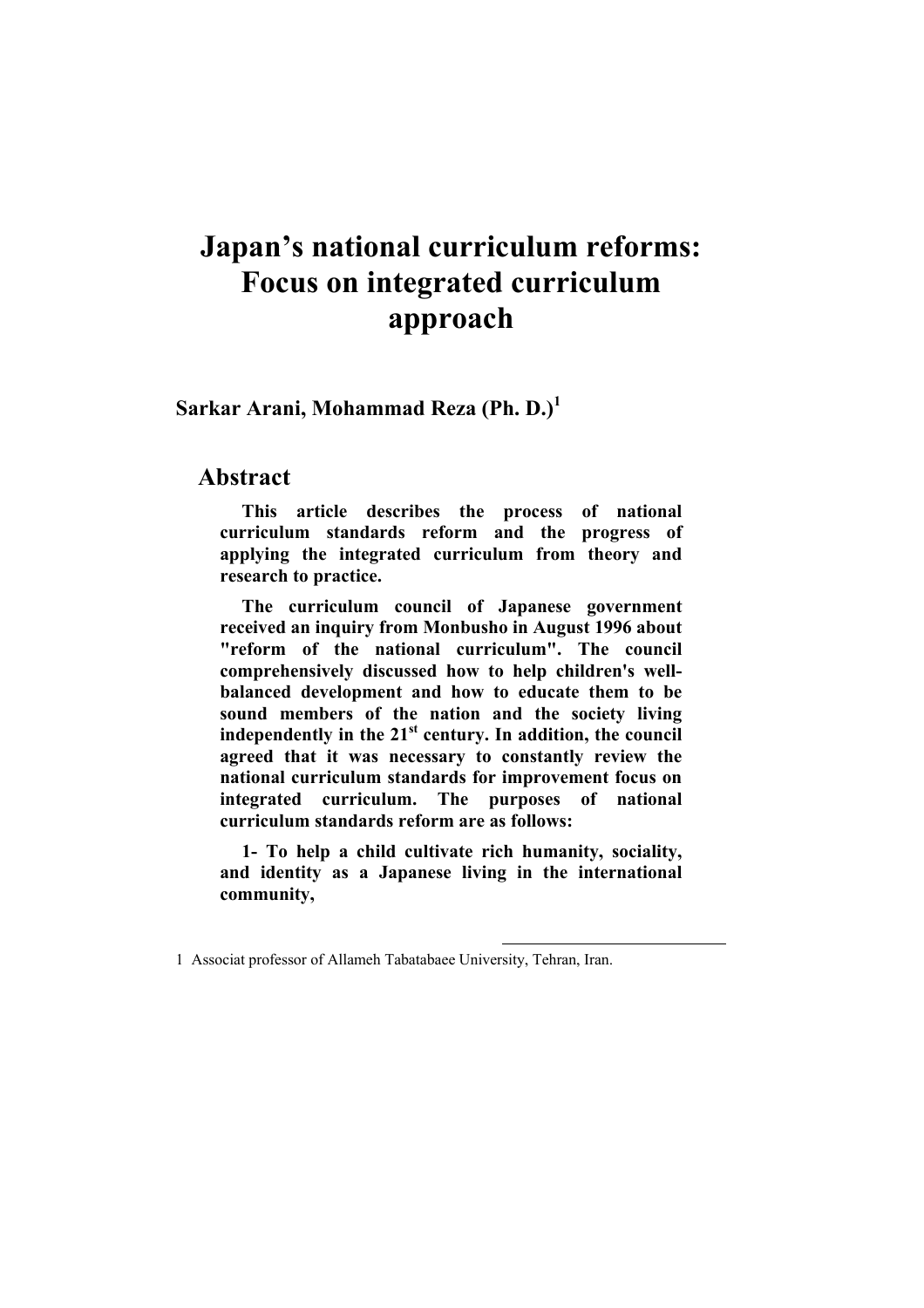**2- To help children develop ability to learn and think independently,** 

**3- To help children acquire basic abilities and skills and grew their own individuality with plenty of scope for educational activities,** 

**4- To encourage individual schools to show ingenuity in developing unique educational activities to make the school distinctive.** 

**The article shows that the new national curriculum standards emphasis on interdisciplinary and comprehensive learning clearly specified and more flexible.** 

**Key Words: national curriculum, integrated approach, educational reform, Japan** 

#### **Introduction**

The speedy economical, industrial, and modern technological transformations in the past decades have had unprecedented impacts on Japan's cultural and social foundations. Constant study and research for the creation of necessary changes in Japan's education system has become much more essential due to certain reasons, some of which include: 1- the people's ever-increasing request for synchronization of education programs with the daily developments; 2- the social and cultural needs of the modern information and communications age; 3- The essentiality of having the necessary preparations that are proportionate to the needs of the twenty first century; 4- The public request for life-long education; and 5- Japan's position in the international field and the schools daily-increasing request for having more control over the curriculum planning; (Lee, 2001; Monbusho, 2001, 2000a; Kariya, 2000b)

Japan's plans for educational reform began in 1974. This was to face the mentioned issues and the fundamental subjects. In the recent decades as well, the special council for modifications of the education system has had the role of conducting the most important researches for the modification of the Japanese education system.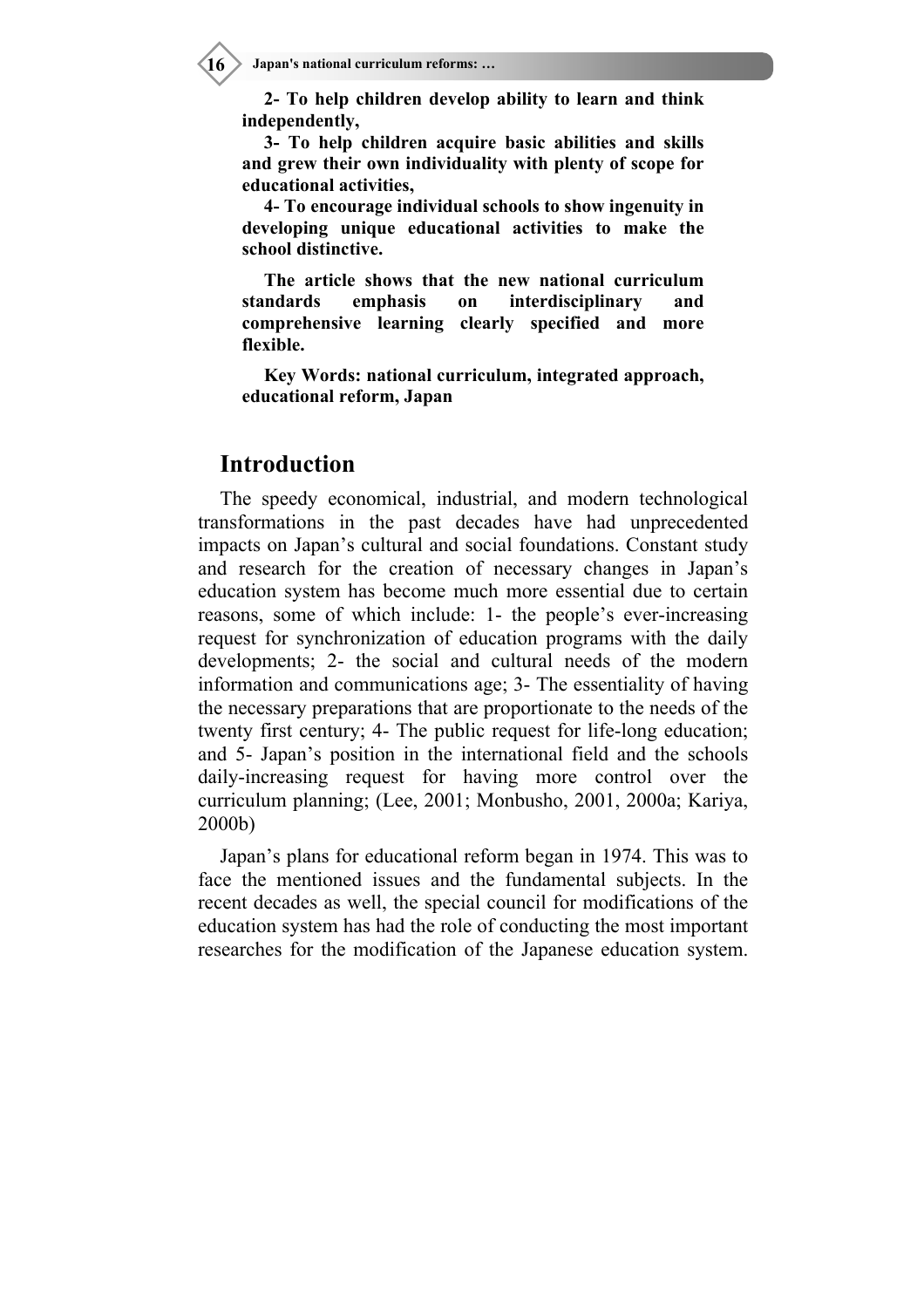The most important subject, which the educational reforms aimed at according to the suggestions by the higher education council, was the revision of the fundamental goals of the education system and the school curriculum. The council suggested that in the twenty first century the main education goal in schools would be to help students in gaining the necessary abilities for living rather than passing the fundamental knowledge and teaching it to them (Monbusho, NCER-GJ, 1998). The council stressed on many principles. Among these principles were: paying attention to the individual differences and needs; nourishing creativity; expanding human relationships; teaching like skills in today's world; expanding the learning opportunities; ecological teachings and adjustment with the world of communications and information (Lincicombe, 1993).

# **Research for national curriculum reform**

Based on national researches that were conducted from 1993 to 1995, Japan's Ministry of Education realized that the Japanese students, especially those of the general education period, are ahead of their competitors in the fields of reading, writing, mathematics, and sciences. However, they have weaknesses in problem-solving ability, designing, critical thinking, and complex problems analysis based on individual abilities (Monbusho, 2001). The Japanese ministry of education indicated the cause for the problem as too much emphasis on the student's memory, knowledge transfer, and insufficiencies in the educational assessment system. Another research that was conducted in Japan along with the Third International Mathematics and Science Study (TIMSS) – with the help of International Association for Evaluation of Academic Achievement (IEA) – showed that although the Japanese students have earned a high rank in mathematics and sciences, they are in a lower rank in for their amount of interest for these two subjects (IEA, 1996).

Another research that is conducted in year 1999 by The Japanese Youth Research Institute shows that about 40 percent of the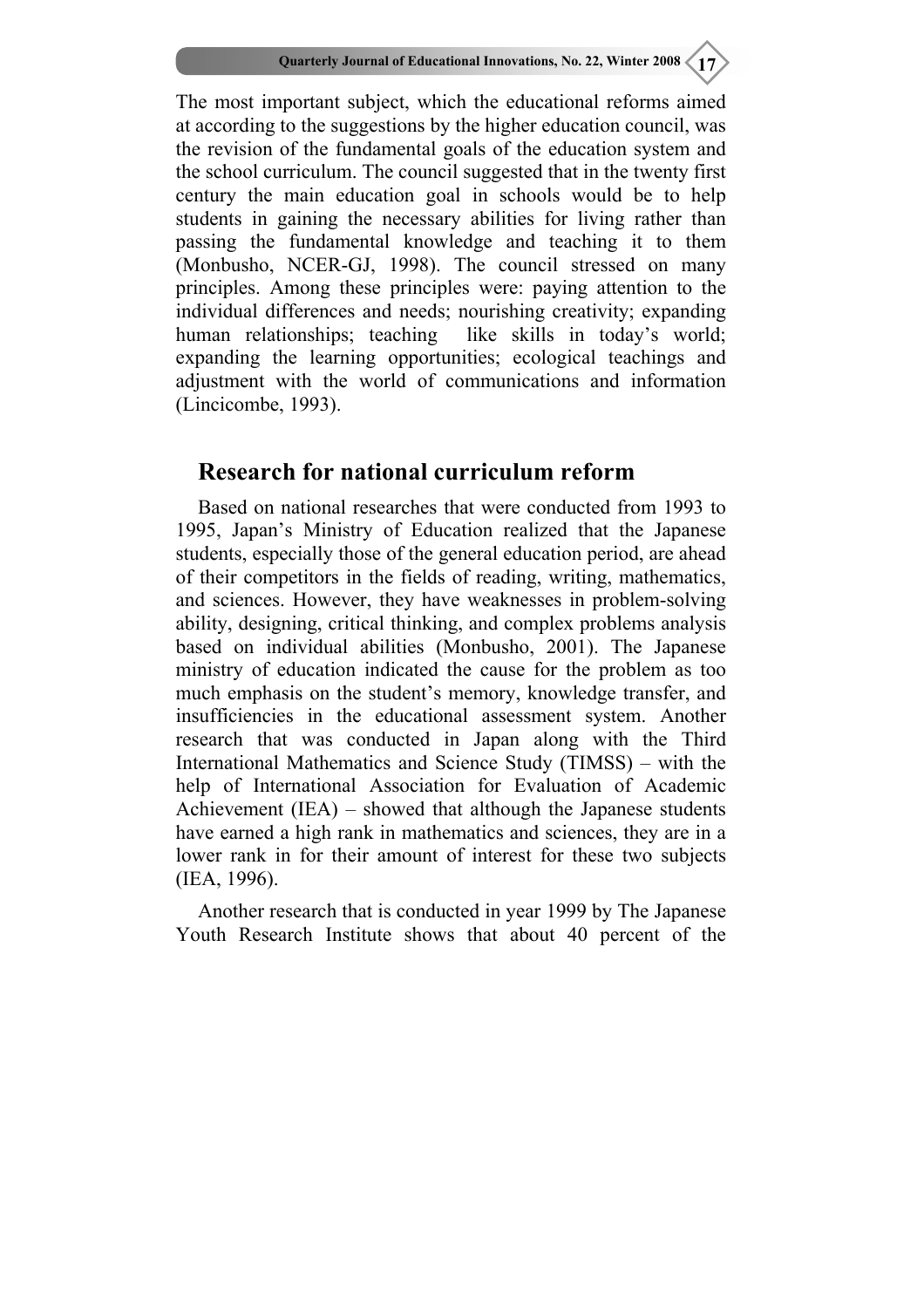**18 Japan's national curriculum reforms: …**

students of the high-school period do not study outside school. As well, those who do study have indicated that they allocate about one hour of their time to this matter. At the meantime, the number of students who do not want to study the inapplicable and unrelated educational content and subjects that have to do with their life is increased on daily basis (Takashina, 2001).

In another research in year 1997 on the necessity for re-vising the need to update the curriculum the Japanese students gave the least number of positive responses among the six countries including China, South Korea. The question of course was "whether you are a good student and study well". The research showed that only less than 10 percent of the grade five students have provided a positive response. (Takashina, 2001)

Japan's Ministry of Education assigned the task of investigating the educational and curriculum planning of the various educational stages to the Central Council For Education based on the results from the national researches conducted during the years 1993 to 1998 and by taking advantage from the educational modifications experience in the previous periods.

The council's efforts and other hard work that took place in the final years of the twentieth century in Japan, aimed in fact to find the answer to this question: "how can the curriculum and the educational curriculum of the Japanese schools be revised and renovated in the twenty first century". In other words, what worth learning and spending time on in this world of information and communication, and how can one reach the desired answer to this question.

### **The national curriculum reform**

The central education council brought the attention of the education's higher managers to the need for curriculum modifications in order to face the educational problems in Japanese schools. The council established the main study and education curriculum orientations in its June  $30<sup>th</sup>$ , 1998 report based on the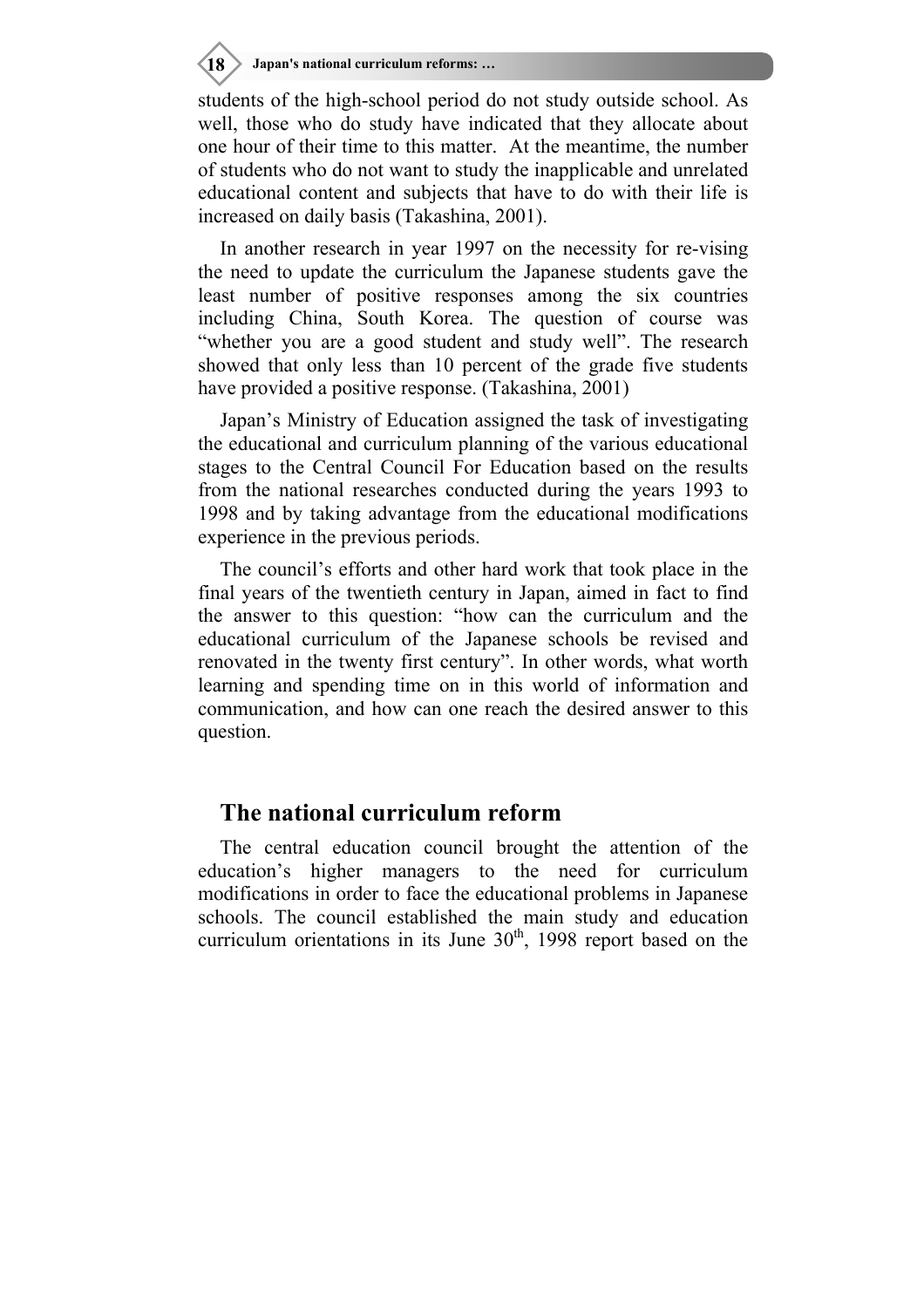researches and the reports of various councils, especially that of the Curriculum Council. These main orientations for the curriculum modifications were provided with emphasis on the three important elements of human, society, and the world. On July  $29<sup>th</sup>$ , 1998, the council finally provided on its report the main axis which the modification of the national curriculum revolves around.

1- Emphasis on intermixed educational curriculums for study majors

2- Emphasis on skills for taking advantage of knowledge and information and a movement from teaching knowledge to children to teaching how to learn.

3- Emphasis on lessening the study content and decreasing the number of class hours, and increasing the optional course opportunities, children's free activities, self-learning, and selfawareness.

4- Taking more advantage of active education methods with more emphasis on critical thinking development, problem-solving skills, memory role reduction, and increase in project-based learning.

5- Paying more attention to the students' individual needs, differences, and abilities in schools.

6- Using the capabilities of the World Wide Web in the teaching-learning process and long-distance trainings based on this network.

7- Providing security for the students on the World Wide Web.

8- Training professional teachers that fit the modern information and communication technology transformations.

9- Paying more attention to students' moral development, life skills, social responsibility, and human relationship skills.

This report with the set axis was placed as the basis for the education curriculum modifications of the ministry of education.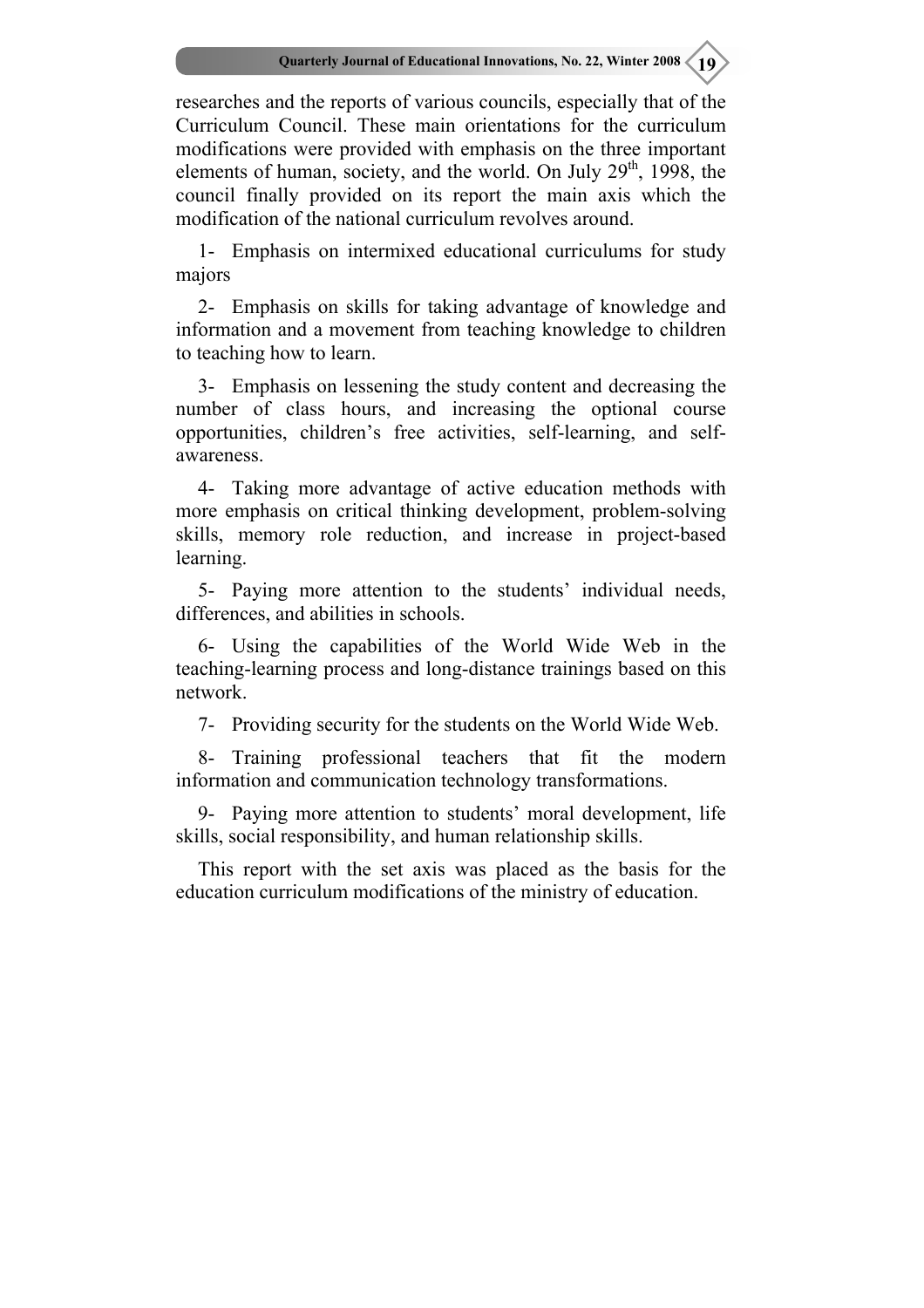**20 Japan's national curriculum reforms: …**

#### **Integrated curriculum**

This work is a revision in the schools curriculum that had its studies done in Japan's ministry of education and was carried out from April 2003. The plan was such that the necessary opportunity for combined learning or combined study hours become possible in the schools education and curriculum. The main goal of this curriculum is to provide effective relationship between the various curriculum elements and subjects in the schools educational activities. The decision for revising the schools education and curriculums and the providing of new opportunities in the context of combined curriculum for students has had one aim in mind: to decrease the height of those tall strong walls between study subjects and elements and to make it more flexible (Monbusho, 1998).

On this basis, the optional courses increase; the teacher's role changes; and the school should teach the students how to think, decide, and organize their thoughts, as well as how to gain the skills for learning, research, and collection and analysis of data. The school should also teach the students how to learn while being in contact with their surroundings, and how to relate all the learning with the society, and the daily life (Monbusho, 1999). Such schools will work with a diverse and different range of study subjects in the combined curriculum relative to the needs, abilities, and cultural and geographical circumstances. This for example includes recognition of various cultures in the world, understanding international relationship as well local and global ecological issues, understanding information society skills and complexities, the native culture, and industrial and information technology transformations. For example during the school year 1999-2000, Linan high school in Mie prefecture selected the subject "Learning how to expand the region we live in". The emphasis was on the students' all sided recognition of the region they lived in. The high school conducted and evaluated various study works and designs for the combined learning hours based on the students' group activities.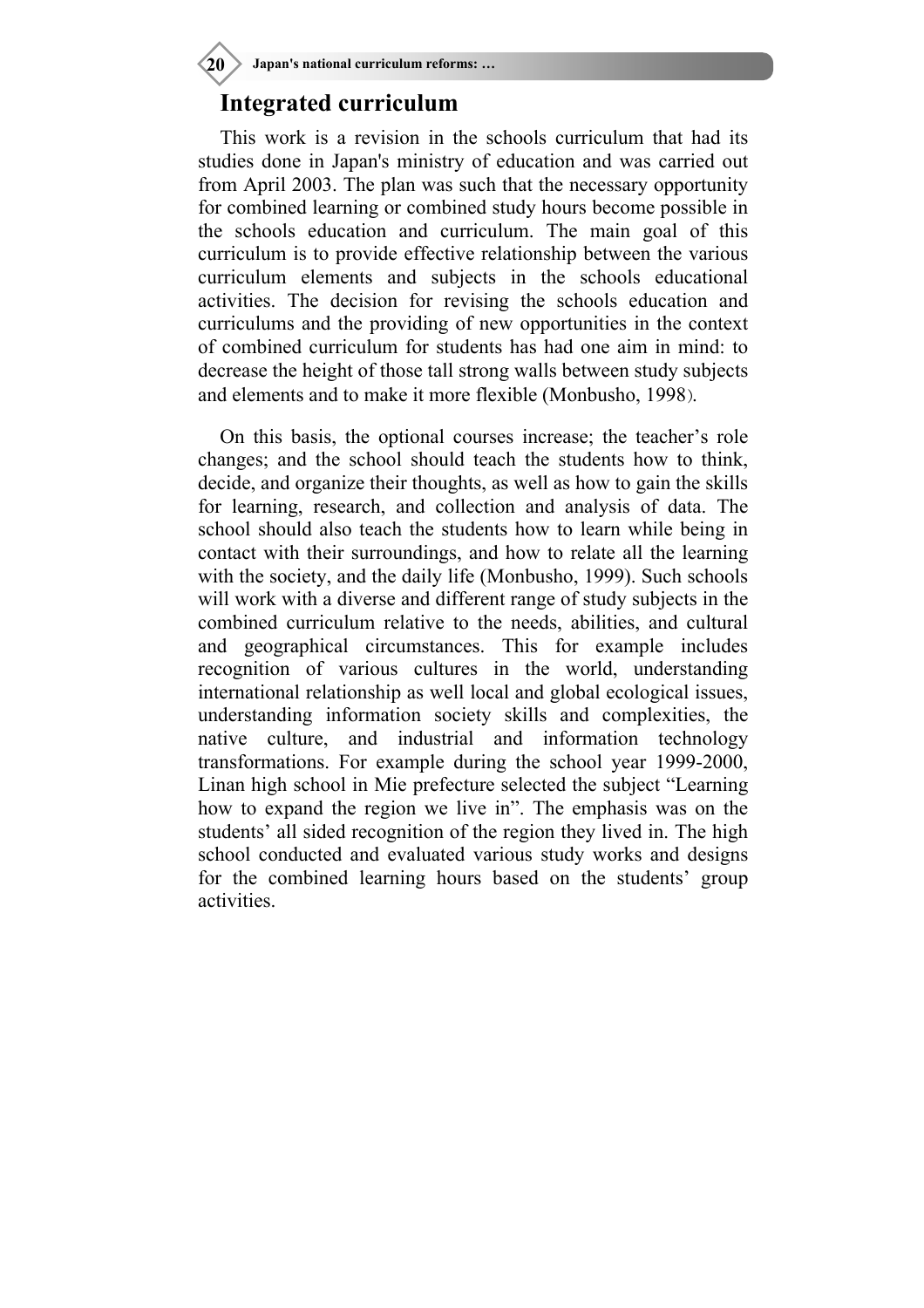# **Conclusion**

The main and important question for us is to see how we can use the Japanese experience and modify Iran's curriculum. In the author's viewpoint, the findings of this research can be used from two different dimensions. First, the methodology of curriculum modifications; and second, the Japanese people's objective experience in carrying out education and study modification curriculums with emphasis on combining approach

With regards to modifications methodology, Japan's various experiences in changing the study and education curriculum is based on three approaches: Carrying-out the modifications based on research; taking advantage of international experiences in carryingout the educational reforms; and paying attention to experiences gained from previous national education modifications. The Japanese have been well aware of their national needs in modifying the curriculums and have been after gaining global experience with specific goals for carrying-out the study and education curriculum reforms. They have very well gained the ability to criticize themselves and without the least care criticize their available plans and to identify their weak points based on national and combining researches. To make it short, the Japanese methods and curriculum modifications are effective experiences for Iran in the revision and restructuring method of its curriculum at various stages. In addition, these experiences teach us how to help the managers and curriculum-planners of the country's education system to lead this great and effective organization toward being scientific.

#### **References**

IEA (International Association for the Evaluation of Educational Achievement) (1996). Science achievement in the middle school year: *IEA's Third International Mathematics and Science Study*. Edited by A. E. Beaton, I. V. S. Mullis, E. J. Gonzales; T. A. Smith; & D. L. Kelly. Boston: Center for the Study of Testing, Evaluation, and Educational Policy, Boston College.